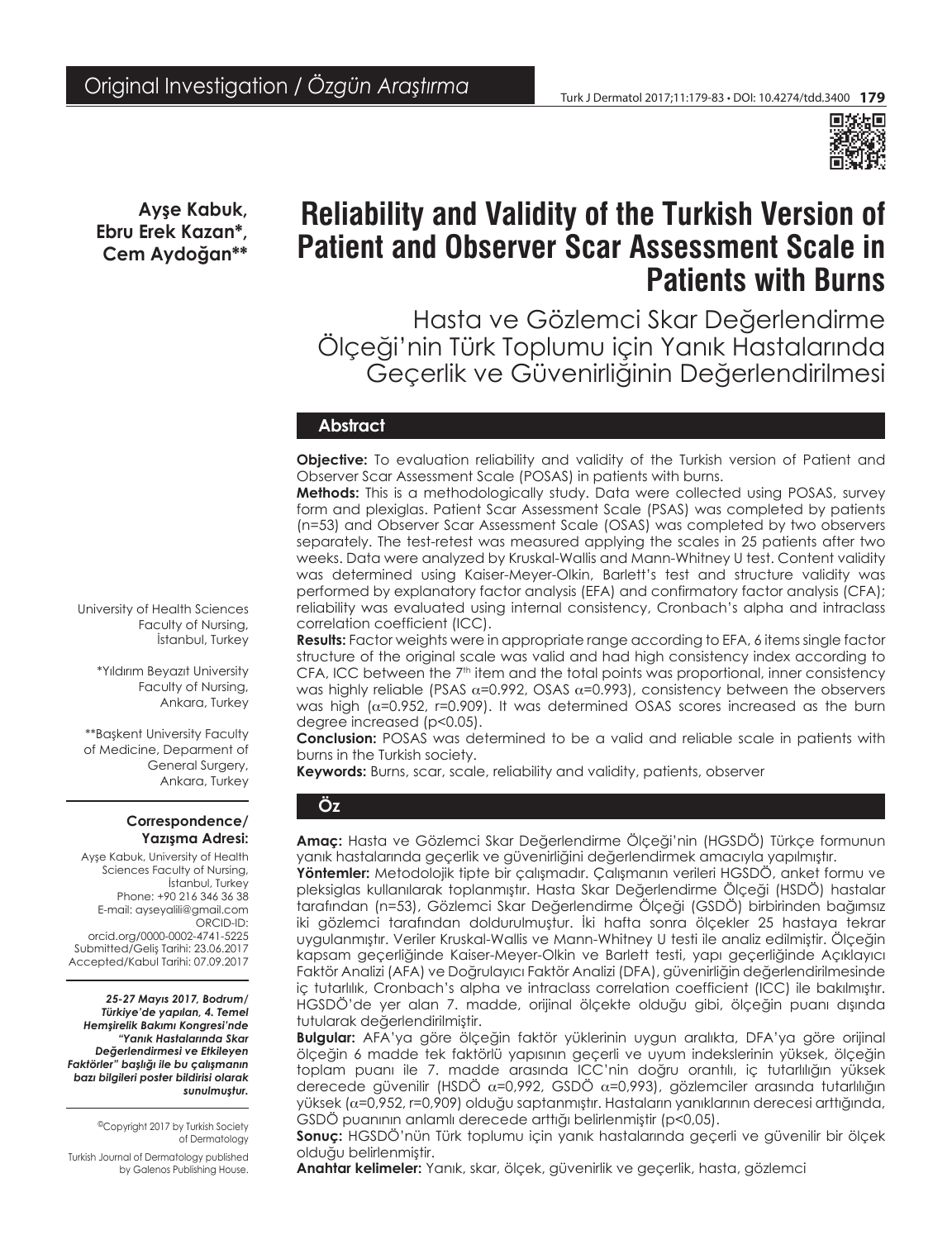# **Introduction**

Burn is widely extensive trauma which affects all organism, can cause limb amputation and with formed physiopathology determines prognosis (1-3).

Collagen accumulation in the recovery process of burn injury forms scar tissue (4-6). The presence of scar can be worrying in terms of body image for patients with burns and it can cause poor psychological effect in social life. For this reason, patient's evaluation for own scar and knowing the recovery stage of the scar is quite important for nurses and other healthcare personnel who take part in treatment and care of patients with scar (7,8).

There are many scales which are used for scar evaluation (8- 12). One of them is the Patient and Observer Scar Assessment Scale (POSAS) which is quite important, because it gives opportunity to patient and observer to evaluate the scar separately.

The validity and reliability of POSAS is made from Draaijers et al. (7) for the first time (1.0 version), afterwards, Van de Kar et al. (10), with adding one new item to observer scale and making some page edits, perform reliability and validity. In Turkey, there is no valid and reliable measurement tool using for scar evaluation. According to previous researches (2,7,8,10,13,14), it is indicated that apart from observers, POSAS reveals thoughts of patients about itching in scar area and scar thickness and condition of affecting from their scar. Based on these results, it is thought that POSAS can be advisor for health care personnel evaluating scar inclusively and planning treatment and care of patient and it can be used as reliable and valid measurement tool in clinical researches. For this reason, our research is made for evaluation of reliability and validity of POSAS for Turkish society.

# **Methods**

For the implementation of POSAS in Turkey, written permission was obtained from Lieneke Draaijers firstly, after that written permission was obtained from Başkent University Ankara Hospital Clinical Researches Ethics Committee (Date: 17/7/2013; Decision number: 13/77; Project number: KA13/168), and hospital where research was made and patients who participate to study.

The sample of the study consist patients who fit sample selection criteria (between the ages of 18 and 65, literate, no mental and psychological illness, have second or third degree burn scar, all of burn scars are epithelized, at least three weeks at most 1 year after injury, scar with at least 3x3 cm, scar localization visible for patient and approve to participate study) from among 53 of 316 patients who apply burn treatment unit of a university hospital for a year. In these 53 patients, the most visible scar area is evaluated. About 62.3% of participants are women, mean age was X=39.75±1.76 years.

In this research, sociodemographic characteristics form (it includes 31 items) and POSAS are used. POSAS comprises of two different scales which are the Patient Scar Assessment Scale (PSAS) and the Observer Scar Assessment Scale (OSAS). PSAS is formed 6 items that patients fill questions by evaluating own scars (pain, pruritus, color, relief, thickness,

pliability), OSAS is formed by 6 items that observers fill these items by evaluating scar (vascularization, pigmentation, thickness, surface roughness, pliability, and surface area). Each item has Likert-type scale from 1 point to 10 points. One indicates normal skin, 10 indicates the worst scar evaluation. The possible minimum score is 6 which indicates normal skin, the possible maximum score is 60 indicates the imaginable worst scar.

In the POSAS, there is  $7<sup>th</sup>$  item which evaluates overall opinion about scar. This item is evaluated from 1 to 10 points and 10 points indicates the worst scar which can be thought.

In the research, to evaluate the vascularization and pigmentation of material used in the OSAS, the suitability proven by the conducted researches (10,15), 10x4 cm long and 3 mm thick plexiglas was used.

To provide the language validity of the scale was carried out three specialists who are expert in burn cases and good at English. This translation which was obtained back translated from Turkish to English by four English linguistic experts and it is not found difference between original version (Content Validity Index >0.99) [\(Appendix 1,](http://cms.galenos.com.tr/SolvePark/Uploads/Files/541c4a615d3d4030968eed79d99c1873.pdf) [Appendix 2\)](http://cms.galenos.com.tr/SolvePark/Uploads/Files/70ee93423f054e0d815c7787e2a538ef.pdf).

The study was made between August 2013 and February 2014. Patients who were determined from patient files were called up for clinical check, asked for filling sociodemographic characteristics form and scoring PSAS from evaluating own scars.

The same scar tissue was evaluated from two observers (MSc nurse and physician who work in the burn unit) in turn with using same criteria but independently scoring OSAS. POSAS were retested after 2 weeks to 47.2% of patients (25 patients).

Data were obtained from research was evaluated with the Statistical Package for Social Science. In this study, the differences between groups were examined. According to this, Mann-Whitney U test was used for two groups and nonnormally distrubuted variables (the degree of burn, total burnt surface area, period after injury, frequency of wound care, sex). Kruskal-Wallis was used for more than two groups and non-normally distributed variables (age).

Content validity was determined using Kaiser-Meyer-Olkin (KMO) and Barlett test. In the evaluation of POSAS's construct validity, explanatory factor analysis (EFA) and confirmatory factor analysis (CFA) were applied. The seventh item of POSAS was evaluated apart from total point of scale like original version of scale. The 7<sup>th</sup> item was analyzed with Spearman's rho test for providing compares total point obtained from every participant (16). With using Cronbach's Alpha, POSAS's internal consistency was tested. Inter-observer agreement was evaluated with intraclass correlation coefficient (ICC) (17,18).

# **Results**

The features of burn scars from patients are seen in Table 1. Total average scores which obtained to scale are calculated that PSAS X=27.25±14.31 (min. =7, max. =63), OSAS (1) (1st observer) X=15.02±8.60 (min. =7, max. =46), OSAS (2) (2nd observer)  $X=14.00\pm7.88$  (min.  $=7$ , max.  $=50$ ).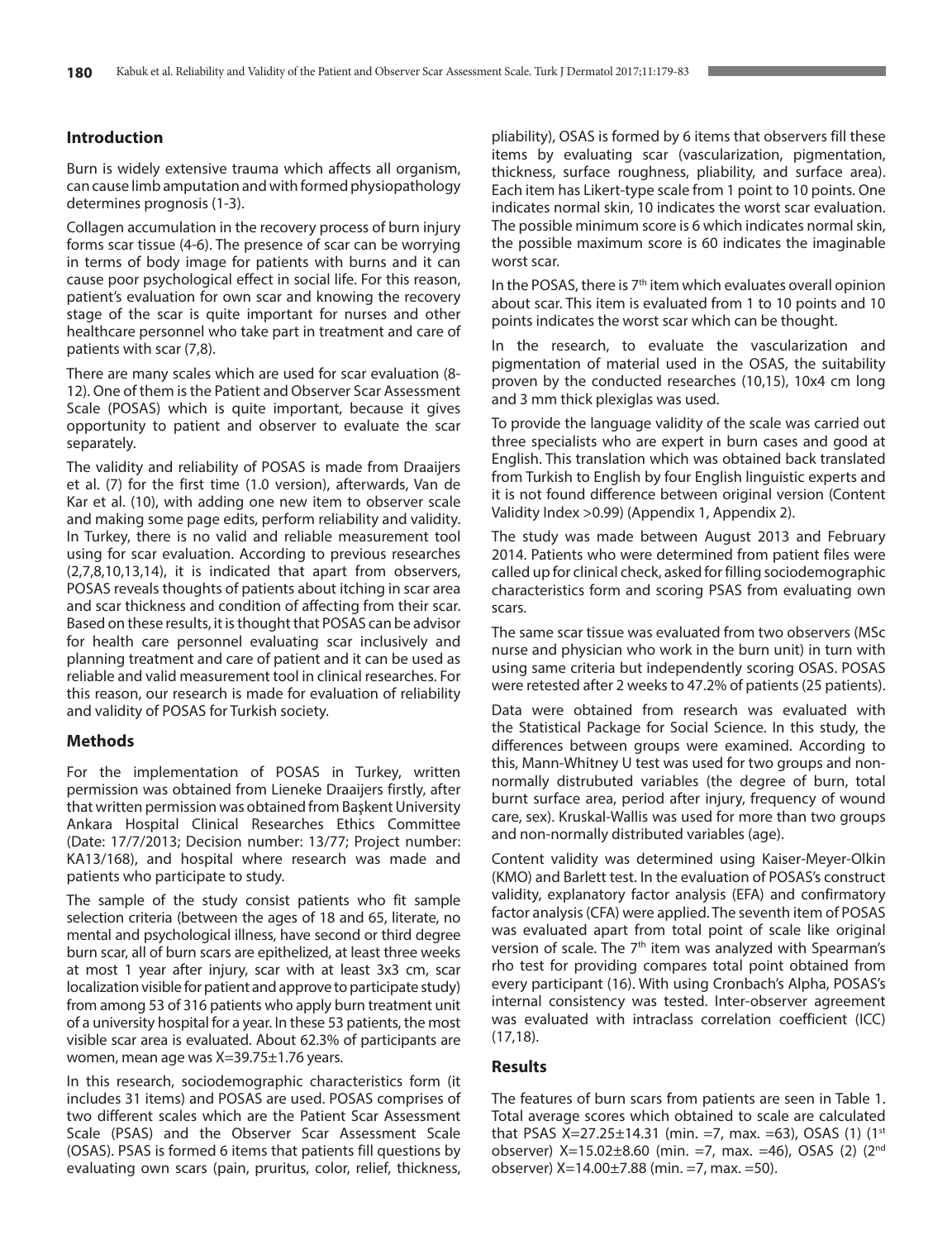| Table 1. The features of burn scars from patients (n=53) |                |      |  |  |
|----------------------------------------------------------|----------------|------|--|--|
|                                                          | $\mathbf n$    | $\%$ |  |  |
| The degree of burn                                       |                |      |  |  |
| Second degree                                            | 35             | 66.0 |  |  |
| Second and third degree together                         | 15             | 28.3 |  |  |
| Third degree                                             | 3              | 5.7  |  |  |
| Total burnt surface (%)                                  |                |      |  |  |
| $\leq 5$                                                 | 41             | 77.3 |  |  |
| $6 - 10$                                                 | 6              | 11.3 |  |  |
| $11 - 15$                                                | 3              | 5.7  |  |  |
| $16 - 20$                                                | 3              | 5.7  |  |  |
| Period after injury (month)                              |                |      |  |  |
| $1 - 4$                                                  | 38             | 71.7 |  |  |
| $5 - 8$                                                  | $\overline{4}$ | 7.5  |  |  |
| $9 - 12$                                                 | 11             | 20.8 |  |  |
| Frequency of wound care $(n=51)$                         |                |      |  |  |
| One-two times/day                                        | 32             | 62.7 |  |  |
| Three-four times/day                                     | 19             | 37.3 |  |  |

**Table 2. Fit indices values of Patient and Observer Scar Assessment Scale and acceptance boundaries of fit indices**

| <b>Fit indices</b> | <b>OSAS</b> | <b>PSAS</b> | <b>Relative fit</b><br>indices | Absolute fit<br>indices |
|--------------------|-------------|-------------|--------------------------------|-------------------------|
| $\chi^2$ /SD       | 2.60        | 1.69        | 4 < X < 5                      | X<3                     |
| <b>NNFI</b>        | 0.92        | 0.94        | $0.95 \le X \le 0.97$          | $0.97 \leq X \leq 1$    |
| <b>CFI</b>         | 0.96        | 0.97        | $0.95 \le X \le 0.97$          | $0.97 \le X \le 1$      |
| <b>GFI</b>         | 0.96        | 0.97        | $0.90 \le X \le 0.95$          | $0.95 \le X \le 1$      |
| <b>NFI</b>         | 0.93        | 0.93        | $0.90 \le X \le 0.95$          | $0.95 \le X \le 1$      |
|                    |             |             |                                |                         |

PSAS: Patient Scar Assessment Scale, OSAS: Observer Scar Assessment Scale, NNFI: Nonnormed fit index, CFI: Comparative fit index, GFI: Goodness of fit index, NFI: Normed fit index

## **Construct Validity of Patient and Observer Scar Assessment Scale**

According to EFA for determining the construct validity of scale, for PSAS, KMO = 0.82, Barlett test  $x^2$  = 221.03, p < 0.05; for OSAS (1), KMO = 0.82, Barlett test  $x^2$  = 221.03, p < 0.05 and for OSAS (2), KMO = 0.78, Barlett test  $x^2$  = 205.85, p < 0.05 were found and it is significantly higher.

For PSAS and OSAS, the confirmation of single factor and 6 item structure was examined with CFA. POSAS measures single factor with 6 items. The path diagram obtained is shown in Figure 1 and Figure 2.

When taking into consideration statistics using CFA, there is significantly higher rapport between the scale's previous single factor structure and collected data (Table 2).

The study is determined that there is significant positive relationship between total score of POSAS and 7<sup>th</sup> item score of POSAS (p<0.05) (Table 3).

## **Table 3. Correlation values between Patient and Observer Scar Assessment Scale scores and 7th item**

| <u>Star Assessment Stare stores and 7</u><br>                                              |             |                   |                  |                  |  |
|--------------------------------------------------------------------------------------------|-------------|-------------------|------------------|------------------|--|
|                                                                                            |             | <b>PSAS</b> score | OSAS(1)<br>score | OSAS(2)<br>score |  |
| <b>PSAS</b><br>Item 7                                                                      | <b>ICC</b>  | 0.778             |                  |                  |  |
|                                                                                            | p           | 0.000             |                  |                  |  |
|                                                                                            | n           | 53                |                  |                  |  |
| OSAS(1)<br>Item 7                                                                          | <b>ICC</b>  |                   | 0.859            |                  |  |
|                                                                                            | p           |                   | 0.000            |                  |  |
|                                                                                            | $\mathbf n$ |                   | 53               |                  |  |
| OSAS(2)<br>Item 7                                                                          | <b>ICC</b>  |                   |                  | 0.841            |  |
|                                                                                            | p           |                   |                  | 0.000            |  |
|                                                                                            | n           |                   |                  | 53               |  |
| PSAS: Patient Scar Assessment Scale, OSAS (1): Scar Assessment Scale Observer 1, OSAS (2): |             |                   |                  |                  |  |

Scar Assessment Scale Observer 2, ICC: Intraclass correlation coefficient, p<0.05

## **Table 4. The reliability of Patient and Observer Scar Assessment Scale**

| <b>POSAS</b><br>score                                                                                                                                                        |          | <b>PSAS</b><br>retest<br>score | <b>OSAS</b><br>(1)<br>score | <b>OSAS</b><br>(1)<br>retest<br>score | <b>OSAS</b><br>(2)<br>score | <b>OSAS</b><br>(2)<br>retest<br>score |
|------------------------------------------------------------------------------------------------------------------------------------------------------------------------------|----------|--------------------------------|-----------------------------|---------------------------------------|-----------------------------|---------------------------------------|
| <b>PSAS</b>                                                                                                                                                                  | r        | 0.984                          | 0.303                       |                                       |                             |                                       |
| score                                                                                                                                                                        | $\alpha$ | 0.992                          |                             |                                       |                             |                                       |
| OSAS(1)                                                                                                                                                                      | r        |                                |                             | 0.985                                 | 0.909                       |                                       |
| score                                                                                                                                                                        | $\alpha$ |                                |                             | 0.993                                 | 0.952                       |                                       |
| OSAS(2)                                                                                                                                                                      | r        |                                |                             |                                       |                             | 0.983                                 |
| score                                                                                                                                                                        | $\alpha$ |                                |                             |                                       |                             | 0.991                                 |
| POSAS: Patient and Observer Assessment Scale, PSAS: Patient Scar Assessment Scale, OSAS<br>(1): Scar Assessment Scale Observer 1, OSAS (2): Scar Assessment Scale Observer 2 |          |                                |                             |                                       |                             |                                       |

## **Reliability of Patient and Observer Scar Assessment Scale**

It was found that the consistency between the observers was high (α=0.952, r=0.909) and intraclass correlation (r) was 0.909. It was found that there is high level of consistency between PSAS score and PSAS retest score (α=0.992, r=0.984), considering OSAS score and OSAS retest score is high level of consistency (r=0.985, α=0.993). On the contrary, there is low correlation between PSAS score and OSAS (r=0.303) (Table 4).

# **Patient and Observer Scar Assessment Scale Scores and Affecting Factors**

As the burn degrees of the patients increased, the scale scores increased. This increase is significant (p<0.05) for both observers, but it is not significant for patients (p>0.05). Patients have higher POSAS score who do wound care 3-4 times a day than 1-2 times a day. This difference is significant (p<0.05) only for the first observer. There was no significant difference between the POSAS and total burnt surface area, period after injury, sex and age (p>0.05).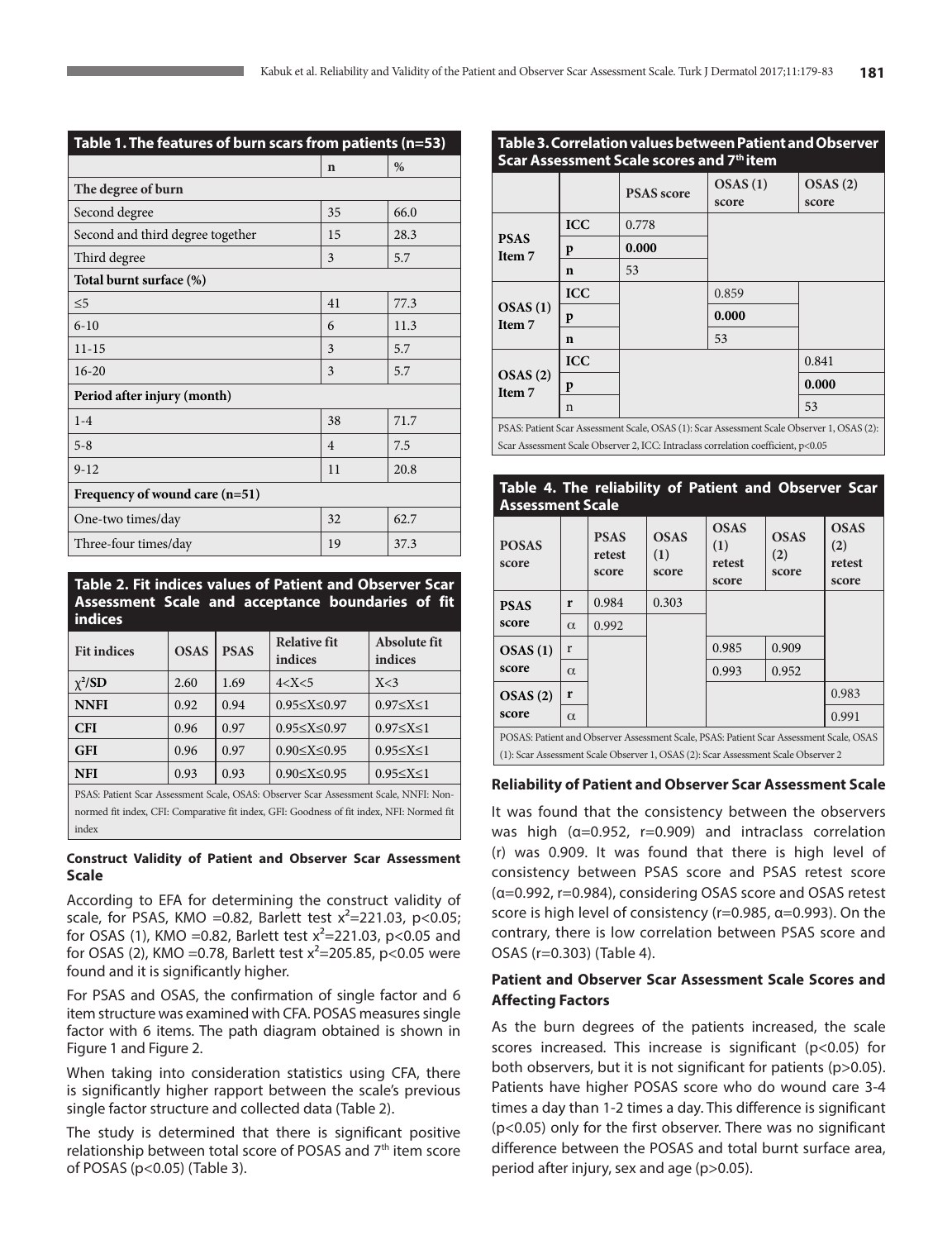

## **Figure 1. The path diagram of Patient Scar Assessment Scale (Q means to question)**

**PSAS: Patient Scar Assessment Scale**



#### **Figure 2. The path diagram of Observer Scar Assessment Scale (Q means to question)**

## **OSAS: Observer Scar Assessment Scale**

## **Discussion**

In the studies related reliability and validity of POSAS in literature, for evaluation of construct validity of the scale, parallel scales were used mostly (7,10,12,14,19). In Turkey, it is not found a reliable and valid scar scale which can be used as parallel with POSAS. According to results of factor analysis, it is found that POSAS has validity for Turkish culture and society. Internal consistency for POSAS was found highly reliable (Table 2).

The literatures stated that the POSAS have high validity and reliability and the Cronbach's alpha coefficient have been found between PSAS =0.72-0.98, OSAS =0.69-0.86 (7,9,10,13,14). Our study shows similarity with these studies and it is found that our study's Cronbach's alpha coefficient of POSAS is higher than this studies (PSAS =0.992, OSAS =0.993) (Table 4).

According to test-retest result of POSAS, although Cronbach's alpha values are quite higher, it is found there is a low correlation between PSAS and OSAS (r=0.303). Eskes et al. (20) found that although POSAS is reliable measurement tool, healthcare professionals, caregivers and patients can evaluate scar differently (ICC =0.44, confidence intervals =0.27-0.58). The reason of this situation is patients and observers affect from different features of scar. On the contrary, in the study of Hoogewerf et al. (21) used POSAS and Rosenberg self-esteem scale and they were found that there is high correlation between evaluation of patients and observers about scar. In this study, the reason of this is patients' ability of evaluation of own scar is adequate level. In our study, the higher score of POSAS is, the higher score of  $7<sup>th</sup>$  item. In the meta-analysis by Van de Kar et al. (10) study shows similarity with our study.

As the degree of the burn increases, the texture of the scar becomes more visible (5,22). In our study, it was determined that OSAS scores increased significantly as the burn grade increased (p<0.05). Roh et al. (23) determined that depressive findings increase as burn surface areas increase, patients who have more depressive findings evaluate their scars worse and their quality of life is affected negatively. Tuna and Çetin (24) indicated that the degree of burn increases, the quality of life scores of patients decreases. The results of these two studies support the findings of our study.

#### **Study Limitations**

Along with the strengths of this study, Turkish valid and reliable scar scale was not found in the Turkey, so parallel scale analysis could not have performed with the POSAS and than construct validity of the POSAS has been demonstrate with EFA and CFA.

## **Conclusion**

POSAS is reliable and valid for patients with burns in Turkish society. Accordingly, this scale can be used as proper measurement tool for evaluation of scar and additional studies in patients with burns for both patients, nurses and other healthcare personnel.

#### **Ethics**

**Ethics Committee Approval:** For the implementation of POSAS in Turkey, written permission was obtained from Lieneke Draaijers firstly, after that written permission was obtained from Başkent University Ankara Hospital Clinical Researches Ethics Committee (Date: 17/7/2013; Decision number: 13/77; Project number: KA13/168).